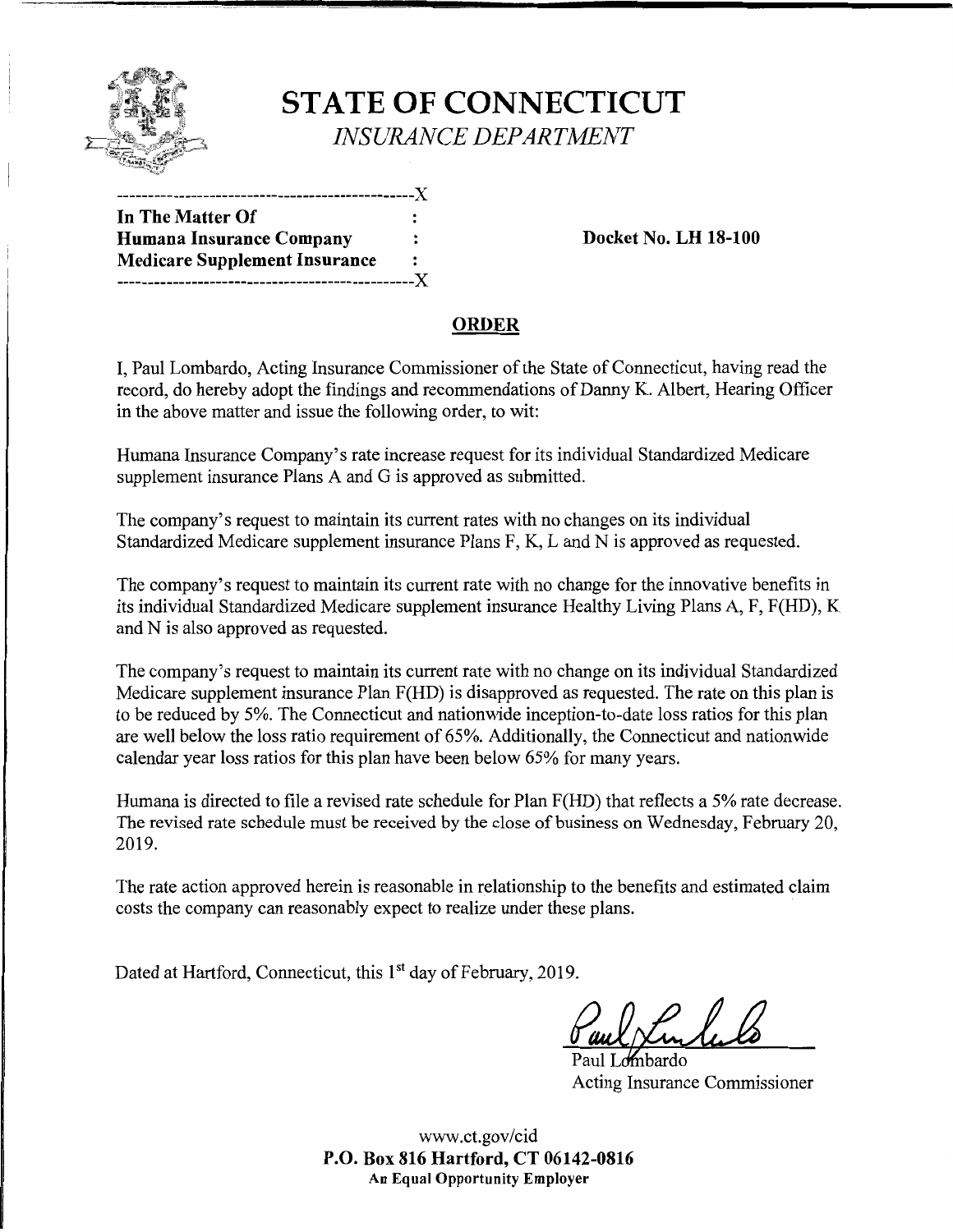

## **STATE OF CONNECTICUT**  *INSURANCE DEPARTMENT*

**In The Matter Of Humana Insurance Company 1986 Company Example 2 Constant Docket No. LH 18-100 Medicare Supplement Insurance**  --------------------------------------------------)(

--------------------------------------------------)(

#### **PROPOSED FINAL DECISION**

### I. **INTRODUCTION**

The Insurance Commissioner of the State of Connecticut is empowered to review rates charged for individual and group Medicare supplement policies sold to any resident of this State who is eligible for Medicare. The source for this regulatory authority is contained in Chapter 700c and Section 38a-495a of the Connecticut General Statutes.

After due notice, a hearing was held at the Insurance Department in Hartford, CT on Thursday, January 24, 2019, to consider whether or not the rate increase requested by Humana Insurance Company on its Medicare supplement insurance business should be approved.

No members from the general public attended the hearing.

No company representatives from Humana Insurance Company attended the hearing.

The hearing was conducted in accordance with the requirements of Section 38a-474, Connecticut General Statutes, the Uniform Administrative Procedures Act, Chapter 54 of Section 38a-8-1 et seq. of the Regulations of Connecticut State Agencies.

A Medicare supplement policy is a private health insurance policy sold on an individual or group basis, which provides benefits that are additional to the benefits provided by Medicare. For many years Medicare supplement policies have been highly regulated under both state and federal law to protect the interests of persons eligible for Medicare who depend on these policies to provide additional coverage for the costs of health care.

Effective December 1, 2005, Connecticut amended its program of standardized Medicare supplement policies in accordance with Section 38a-496a of the Connecticut General Statutes, and Sections 38a-495a-1 through 38a-495a-21 ofthe Regulations of Connecticut Agencies. This program, which conforms to federal requirements, provides a "core" package of benefits known as Plan A. Insurers may also offer any one or more of eleven other plans (Plans B through N).

Effective January 1, 2006, in accordance with Section 38a-495c of the Connecticut General Statutes (as amended by Public Act 05-20) premiums for all Medicare supplement policies in the state must use community rating. Rates for Plans A through N must be computed without regard to age, gender, previous claims history or the medical condition of any person covered by a Medicare supplement policy or certificate.

> www.ct.gov/cid **P.O. Box 816 Hartford, CT 06142-0816 An Equal Opportunity Employer**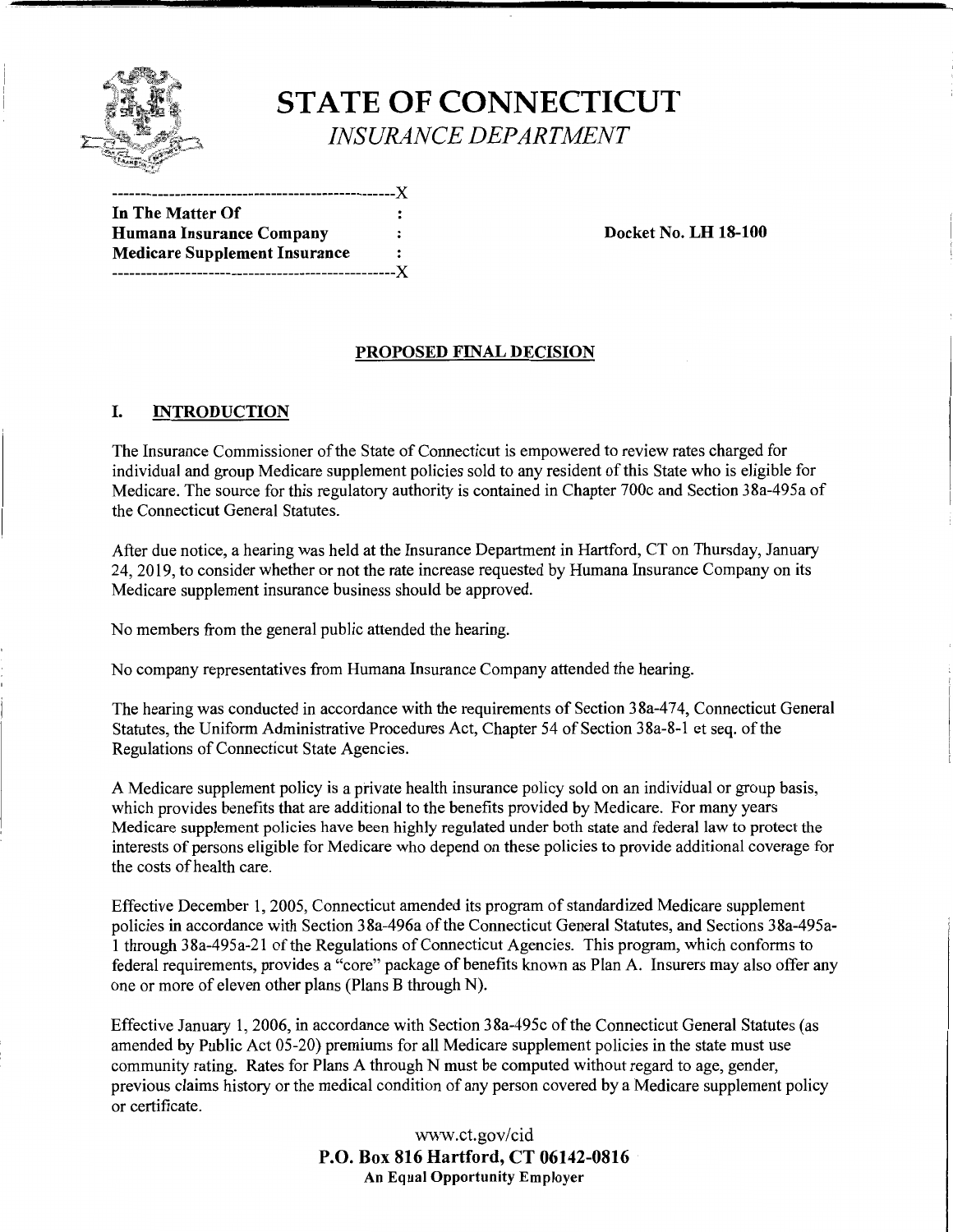The statute provides that coverage under Plans A through N may not be denied on the basis of age, gender, previous claims history or the medical condition of any covered person. Insurers may exclude benefits for losses incurred within six months from the effective date of coverage based on a pre-existing condition.

Effective October 1, 1998, carriers that offer Plan B or Plan C must make these plans as well as Plan A, available to all persons eligible for Medicare by reason of disability.

Insurers must also make the necessary arrangements to receive notice of all claims paid by Medicare for their insureds so that supplement benefits can be computed and paid without requiring insureds to file claim forms for such benefits. This process of direct notice and automatic claims payment is commonly referred to as "piggybacking" or "crossover".

Sections 38a-495 and 38a-522 of the Connecticut General Statutes, and Section 38a-495a-10 of the Regulations of Connecticut Agencies, state that individual and group Medicare supplement policies must have anticipated loss ratios of 65% and 75%, respectively. Under Sections 38a-495-7 and 38a-495a-10 of the Regulations of Connecticut Agencies, filings for rate increases must demonstrate that actual and expected losses in relation to premiums meet these standards, and anticipated loss ratios for the entire future period for which the requested premiums are calculated to provide coverage must be expected to equal or exceed the appropriate loss ratio standard.

Section 38a-473 of the Connecticut General Statutes provides that no insurer may incorporate in its rates for Medicare supplement policies factors for expenses that exceed 150% of the average expense ratio for that insurer's entire written premium for all lines of health insurance for the previous calendar year.

## **II. FINDINGS OF FACT**

After reviewing the exhibits entered into the record of this proceeding, and utilizing the experience, technical competence and specialized knowledge of the Insurance Department, the undersigned makes the following findings of fact:

- 1. Humana Insurance Company is requesting a 8.0% rate increase on its individual standardized Plan A, a 5% increase on Plan G, no increase on Plans High-Deductible F, F, K, Land N, and no increase on the Innovative Benefits for the Healthy Living Plans.
- 2. Inforce counts as of 9/30/18:

| Connecticut | Nationwide |
|-------------|------------|
| 44          | 492        |
| 386         | 61,493     |
| 807         | 44,664     |
| 32          | 175        |
| 100         | 2,107      |
| 6           | 1,145      |
| 86          | 60,634     |
| 1,461       | 170,710    |
|             |            |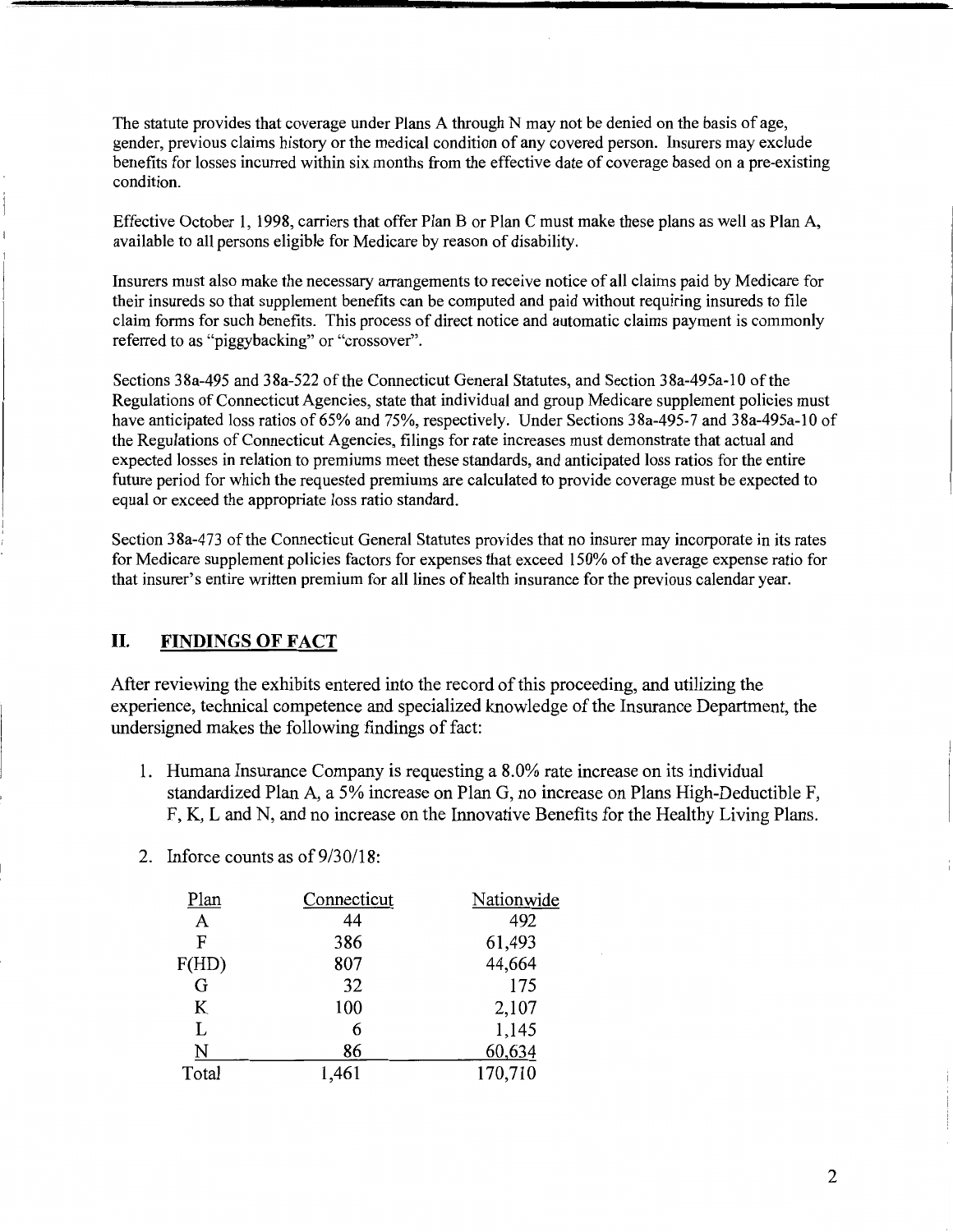- 3. The last approved rate changes are as follows: Plan A 6%, effective 6/1/2018; Plans F, G, Land N 4%, effective 6/1/2018.
- 4. Humana has certified that their expense factor is in compliance with section 38a-473, C.G.S.
- 5. Humana has conformed to subsection (e) of section 38a-495c, C.G.S. regarding the automatic claims processing requirement.
- 6. The proposed rates are designed to satisfy the Connecticut regulatory loss ratio of 65%.
- 7. Below are the loss ratios for each Plan in Connecticut, for 2017, 2018 (incurred through 6/30/2018) and inception-to-date:

| Plan  | 2017   | 2018   | Inception |
|-------|--------|--------|-----------|
| A     | 103.7% | 108.7% | 163.7%    |
| F     | 79.4%  | 76.4%  | 85.1%     |
| F(HD) | 49.5%  | 42.4%  | 39.9%     |
| G     | 79.0%  | 93.6%  | 108.1%    |
| K     | 67.4%  | 70.8%  | 58.3%     |
| L     | 59.9%  | 38.3%  | 53.6%     |
| N     | 61.6%  | 48.6%  | 72.1%     |
| Total | 71.1%  | 67.1%  | 79.3%     |

8. Below are the loss ratios for each Plan nationwide, for 2017, 2018 (incurred through 6/30/18) and inception-to-date:

| Plan  | 2017   | 2018   | Inception |
|-------|--------|--------|-----------|
| A     | 115.2% | 135.1% | 122.9%    |
| F     | 77.4%  | 84.4%  | 79.8%     |
| F(HD) | 56.0%  | 45.8%  | 50.0%     |
| G     | 90.5%  | 95.5%  | 103.1%    |
| K     | 57.7%  | 54.3%  | 59.6%     |
| L     | 77.0%  | 68.8%  | 72.1%     |
| N     | 80.4%  | 82.3%  | 80.1%     |
| Total | 75.9%  | 79.3%  | 76.8%     |

9. Humana's Medicare supplement rate filing proposal is in compliance with the requirements of regulation 38a-474 as it applies to the contents of the rate submission as well as the actuarial memorandum.